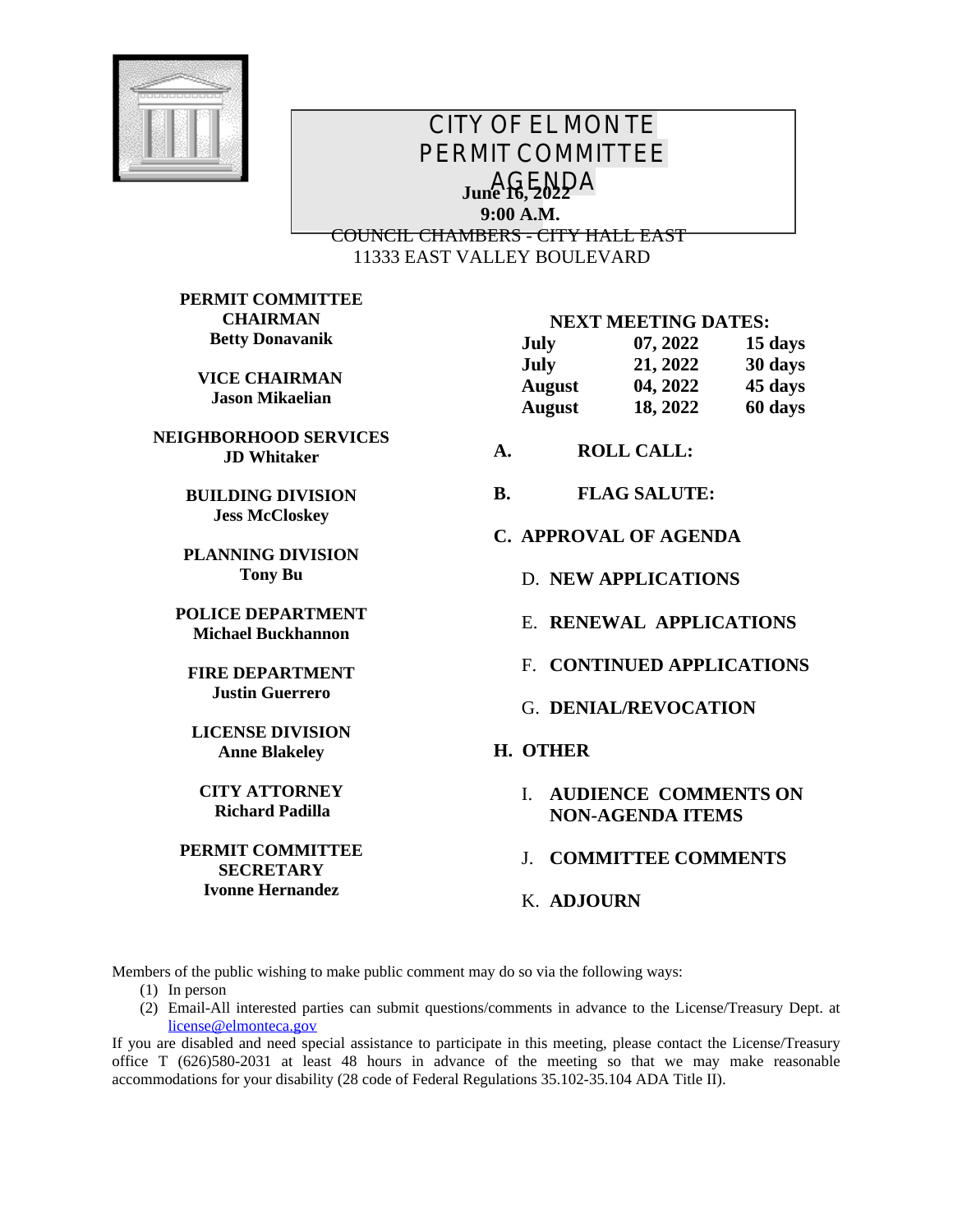| PERMIT COMMITTEE AGENDA |                             | <b>JUNE 16, 2022</b>                                                                                           |                                     |
|-------------------------|-----------------------------|----------------------------------------------------------------------------------------------------------------|-------------------------------------|
| C.                      |                             | <b>APPROVAL OF AGENDA</b>                                                                                      | Motion:<br>Second:                  |
| D.                      |                             | <b>NEW APPLICATIONS</b>                                                                                        | Action:                             |
| E.                      | <b>RENEWAL APPLICATIONS</b> |                                                                                                                |                                     |
|                         | <b>Mobile Vendor</b>        |                                                                                                                |                                     |
|                         | 1.                          | <b>Asatourian Levon</b><br><b>SILVER FOX CATERING</b><br>dba:<br>235 Turnbull Canyon Inc<br>Industry, Ca 91745 | Motion:<br>Second:<br>Action: _____ |
|                         |                             | <b>Used Automobile Dealer</b>                                                                                  |                                     |
|                         | 2.                          | Philippe El Nabout<br>dba: EZ AUTO REPAIR AND SALES INC<br>4625 Peck Rd                                        | Motion:<br>Second:<br>Action: _____ |
| F <sub>1</sub>          |                             | <b>CONTINUED APPLICATIONS</b>                                                                                  |                                     |
|                         | <b>Sidewalk Vendor</b>      |                                                                                                                |                                     |
|                         | 3.                          | Armando Alvarez<br>dba: ALVAREZ MATTRESS<br>1912 Merced Ave<br>S El Monte Ca 91733                             | Motion:<br>Second:<br>Action:       |
|                         | 4.                          | Francisca P Pablo<br>dba: CANDY'S FRANCIS<br>339 S Fraser Ave<br>Los Angeles, Ca 90022                         | Motion:<br>Second:<br>Action: _____ |
|                         | 5 <sub>1</sub>              | Antonio Duran<br>dba: TONY AND LORRAINE TREES & PLANTS<br>14980 Sauderst<br>La Puente, Ca 91744                | Motion:<br>Second:<br>Action: _____ |
|                         | <b>Tattoo Parlor</b>        |                                                                                                                |                                     |
|                         | 6.                          | Sanry Lee<br>dba: BARON ART TATTOO STUDIO/BAEM INC<br>3944 Peck Rd Ste B5                                      | Motion:<br>Second:<br>Action: _____ |
|                         | 7.                          | Tin Thang<br>dba: TATT-THANG TATTOO STUDIO<br>11812 Valley Blvd                                                | Motion:<br>Second:<br>Action:       |